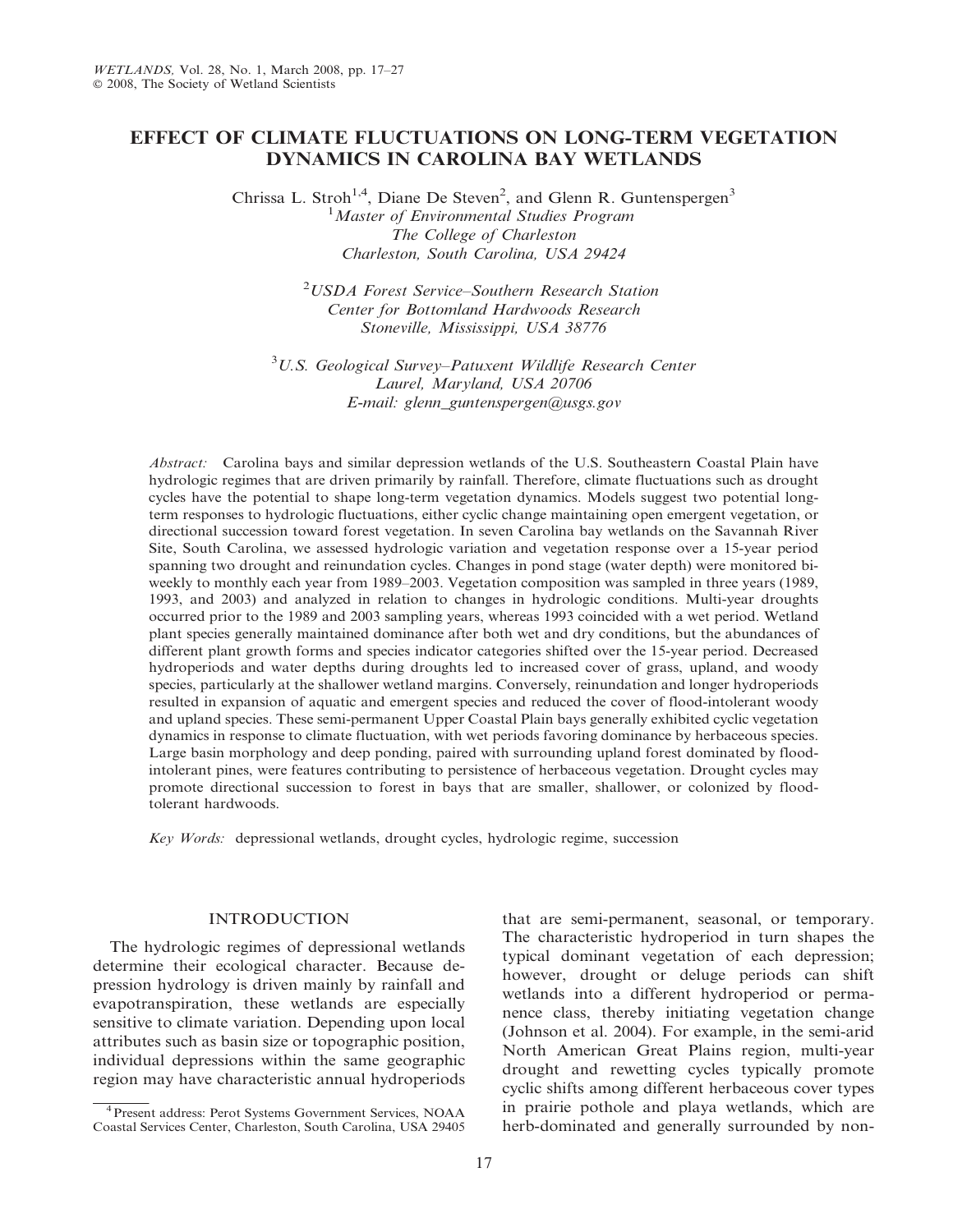forested uplands (van der Valk and Davis 1978, Kantrud et al. 1989, Poiani and Johnson 1991, Haukos and Smith 1994). Understanding such responses to present-day climate fluctuations is crucial for predicting the potential impacts of future climate change on depressional wetland systems (Poiani and Johnson 1991, Brooks 2004, Johnson et al. 2005).

In the humid and forested Southeastern Coastal Plain region, Carolina bays and similar depression wetlands have diverse ponding regimes and vegetation communities (Schalles and Shure 1989, Sharitz 2003, De Steven and Toner 2004). As in prairie potholes, annual hydroperiods may be semi-permanent (continuous ponding in most years) to seasonal or temporary (drying yearly), and they are influenced by periodic regional droughts. However, vegetation in Coastal Plain depressions differs from Northern Great Plains depressional vegetation and can range from open-water ponds to emergent marshes and forested swamps, and woody plants may play a greater role in climate-induced vegetation change. For herb-dominated depressions, Kirkman (1995) proposed a cyclic model of vegetation dynamics characterized by shifts from floatingaquatic vegetation during wet periods to an emergent marsh of characteristic grasses and sedges such as maidencane (Panicum hemitomon) and southern cutgrass (Leersia hexandra) during drier periods. Dry periods allow ephemeral wetland species to recruit from seed banks but also favor colonization by upland species and woody plants such as loblolly pine (Pinus taeda). Assuming that the upland and woody species are flooding-intolerant, the model predicted that reinundation would return the system to aquatic and emergent species.

This cyclic model is partially based on short-term studies that documented drought-induced shifts in vegetation zonation characterized by loss of aquatic plants, expansion of grass and sedge species more typical of drier conditions, and establishment of woody plants (Kirkman 1992, Mulhouse et al. 2005a, b). Few long-term data sets exist to evaluate the extent to which these short-term shifts are reversed following reinundation, as the cyclic model predicts, and how broadly the model applies. If more flood-tolerant hardwood trees such as swamp tupelo (Nyssa biflora) or sweetgum (Liquidambar styraciflua) establish successfully during drought, they may survive reinundation, shorten wetland hydroperiod through increased evapotranspiration, and promote further forest expansion. An aerial imagery change-detection study on the South Carolina Upper Coastal Plain (Kirkman et al. 1996) was suggestive in showing that some depressions maintained herbaceous plant cover after a 40 year period, while others developed closed forest cover. Succession to flood-tolerant hardwood forest is not generally reversed unless other disturbances intervene. Consequently, more comprehensive models have proposed that depression vegetation dynamics may follow either cyclic or directional pathways in response to hydroperiod change, depending upon topographic or landscape settings and upon other disturbances such as fire (Kirkman et al. 2000, De Steven and Toner 2004).

Few field studies have described post-drought change following reinundation in order to validate these model pathways more fully. On the Savannah River Site, South Carolina, we examined longerterm vegetation dynamics by taking advantage of a study initiated in 1989 on seven large herb-dominated Carolina bay wetlands that were predicted to exhibit cyclic dynamics. From continuously maintained hydrologic monitoring and intermittent vegetation surveys, we synthesized data spanning a 15-year period (1989–2003) that included two drought and re-flooding cycles. We addressed three questions: 1) How did hydrologic conditions and vegetation composition change in response to drought and wet periods? 2) Did longer-term vegetation change suggest cyclic dynamics or directional succession? 3) What attributes of these wetlands might account for the observed vegetation dynamics?

## METHODS

## Study Site

The study was conducted on the U.S. Department of Energy Savannah River Site (SRS), an 80,000-ha National Environmental Research Park on the South Carolina Upper Coastal Plain. The seven Carolina bays in the study (Table 1) are part of protected lands set aside for research purposes and have remained relatively undisturbed since the 1950s (Hillestad and Bennett 1982, Workman and McLeod 1990). These bays were fairly large (4.5– 12 ha) for depressions in the region and comprised nearly all the large herbaceous bays on the SRS. Four were located in Sandhills landscapes where deep sandy soils predominate, and three occurred on relict alluvial terrace or hilly uplands with finertextured soils. Bay soils typically have sandy surface textures underlain at varying depths by denser sandy clay loam (Ogeechee and Williman soils; Typic and Arenic Endoaquults) or sandy clay (Rembert soil; Typic Endoaquult), except for the Rutlege soil (Typic Humaquept) that is sandy throughout. Based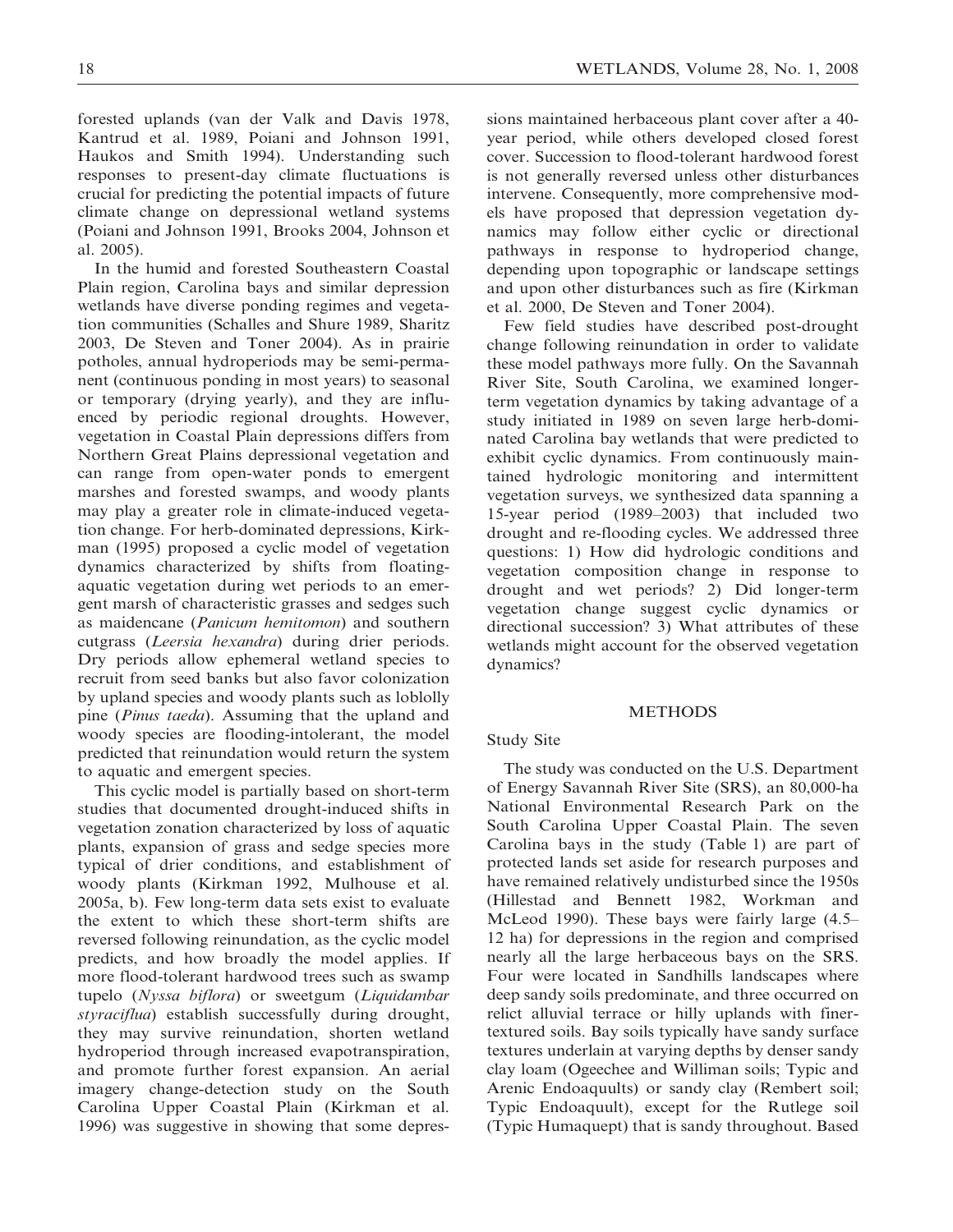on a 1993 vegetation classification study (De Steven and Toner 2004), the seven bays were either ponds or emergent marsh/meadow wetlands and represented the wetter end of the hydrologic continuum for depressions. The bays were surrounded either by managed stands of pines (loblolly pine, P. taeda; slash pine, P. elliottii Engelm.; longleaf pine, P. palustris Mill.), or by mixed forest with pines and hardwoods such as sweetgum and oaks (*Quercus* spp.) (Table 1). The latter forest type is typically favored on finer-textured upland soils (Jones et al. 1984).

The regional climate is humid subtropical, with long, hot summers and short, mild winters. Annual precipitation averages about 1200 mm, but multiyear droughts recur on the order of decades (South Carolina State Climatology Office 2004). Between 1983 and 2003, periods of below-normal rainfall and drought occurred in 1984–1988 and 1999–2002 (Figure 1).

## Vegetation Sampling

Bay vegetation was initially surveyed in 1989 (Keough et al. 1990). Resampling in 1993 and 2003 was prompted by changed climatic and hydrologic conditions. Although rainfall was slightly above normal in the 1989 sampling year, the wetlands were transitioning out of the 1984–1988 drought period (Figure 1). In contrast, the 1993 sampling year coincided with a multi-year wet period of normal or above-normal rainfall. In 2003, rainfall was well above normal, but the wetlands were again transitioning out of a four-year drought period.

Vegetation was sampled with a line-intercept method in August–September of each sampling year. In each bay, sample points were spaced at 10 m intervals (5 m in Woodward Bay) along eight transect radii originating from a permanent post in the bay center and spaced  $45^\circ$  apart. At each sample point, percent covers of all species intersecting a 1-m line segment were recorded. Transect locations were fixed, but transect lengths differed among years in response to changed conditions. In 1989, the transects were run from the center post outward until 100% cover of upland shrubs or small trees was encountered, at which point sampling was stopped and a permanent ''margin'' post was installed. Given limited prior knowledge at that time, the ''upland'' vegetation present at the posts was interpreted as indicating the maximum extent of the wetland. Transect lengths from center to margin post generally ranged between 50 m and 150 m. However, in the 1993 sampling year, bay water levels were found to extend beyond the posts; therefore, the original transects were extended further outward (upslope) until a more elevated basin perimeter and mature upland forest canopy were encountered. Depending upon bay size and shape, these extensions averaged from 10–40 m beyond the margin posts. In 2003, the entire extended transect lengths were re-sampled; the size stratum (seedling, sapling, canopy) of woody species at each sample point was also noted. We were unable to reach the deepest central areas of a few bays in 2003 because of excessive high water (depth  $> 1.2$  m), but we recorded qualitatively the few species present (typically water lily, Nymphaea odorata) in these deep-water areas.

## Hydrologic Monitoring

Water-level monitoring was conducted by different methods and observers over the 15-year period. Beginning in May 1989, pond stage (water depth above ground surface) was measured continuously with a Stevens recorder placed at or near the center of each bay. After November 1990, pond stage was instead read manually from a staff gauge installed at the deepest central point in each bay and calibrated

Table 1. Locations and attributes of the seven study bays, including forest type of the surrounding uplands. Bay elevations are m above mean sea level. Data are from De Steven and Toner (2004) and the U. S. Forest Service– Savannah River.

| Bay Name          | Landscape<br>Setting | Elevation<br>(m) | Wetland<br>Area (ha) | Wetland Soil<br><b>Series</b> | Wetland Type      | <b>Upland Forest</b><br>Stand Type |
|-------------------|----------------------|------------------|----------------------|-------------------------------|-------------------|------------------------------------|
| Drv               | Terrace              | 46               | 7.3                  | Williman <sup>a</sup>         | open-water pond   | pine/hardwood                      |
| Ellenton          | Terrace              | 43               | 12.1                 | Rutledge                      | open-water pond   | pine/hardwood                      |
| Flamingo          | Loam Hills           | 94               | 11.2                 | Rembert <sup>a</sup>          | pond/grass marsh  | pine/hardwood                      |
| Mona              | <b>Sandhills</b>     | 85               | 11.7                 | Ogeechee                      | depression meadow | pines                              |
| <b>Sarracenia</b> | <b>Sandhills</b>     | 79               | 4.5                  | Ogeechee                      | open-water pond   | pines                              |
| Thunder           | <b>Sandhills</b>     | 61               | 8.6                  | Ogeechee <sup>a</sup>         | open-water pond   | pines                              |
| Woodward          | <b>Sandhills</b>     | 85               | 9.5                  | Ogeechee                      | depression meadow | pines                              |

<sup>a</sup> Incomplete survey; other series may be present.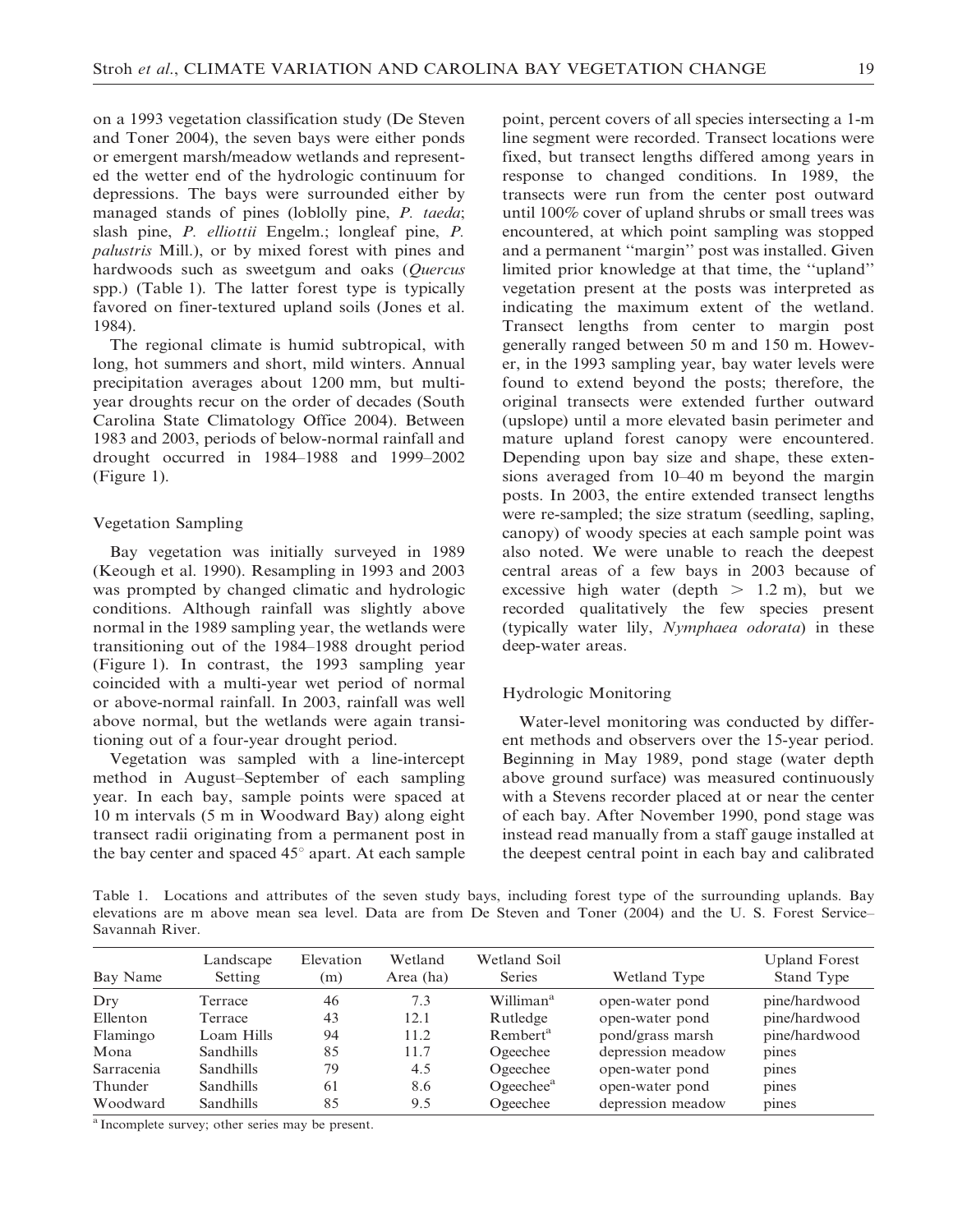

Figure 1. Average annual precipitation at the Savannah River Site from 1983–2003 (n = 7 SRS rain stations), compared to the 30-year normal at a nearby NOAA weather station in Blackville, SC. Periodic recalculation of the normal value occurred in 1993, hence deviation in line.

to the elevation of the Stevens recorder gauge. To facilitate long-term data collection, additional staff gauges were added at shallower depths and calibrated to center gauge elevation. Water levels at the staff gauges were recorded weekly from May 1989 to May 1990, weekly to biweekly or monthly from June 1990 to June 1997, and biweekly to monthly from August 1997 to December 2003. The varying intervals partly reflected adjustments for hydrologic conditions; that is, gauges were read less frequently when bays were completely dry during extended periods without rain. Recorder and staff gauge data sets were combined and cross-calibrated to give a single 15-year water-level record at each bay center. Elevations of all 1989 vegetation sample points had been surveyed with a laser level, and we used the average elevation difference between the center and margin posts to estimate a comparable 15-year record of water-level change at the shallower margins of each bay.

### Data Analysis

Annually, pond stage in these depression wetlands typically rises to a spring high and then declines through the year at varying rates as growing-season evapotranspiration increases. For analysis, we chose ponding duration (hydroperiod) and maximum water depth as the two depression hydrologic properties most relevant to plant species presence and vegetation composition. For bay centers and margins, we calculated an annual hydroperiod index (hereafter, ''hydroperiod'') as the proportion (percentage) of water level readings each year with water  $depth > 0$ . Periodic measures can give reasonable estimates of annual hydroperiod (Shaffer at al. 2000), particularly when there is a fairly predictable seasonal pattern. We estimated annual maximum depth for centers and margins from the highest recorded depths each year (typically in early spring); these maxima determine the ponding conditions that plants encounter as the growing season begins. We then tested the correlations between yearly precipitation and mean hydrologic variables (annual hydroperiod and maximum water depth) using one-tailed Pearson's r tests, with transformed values for hydroperiod (arcsine square root). Retrospectively, we discovered that the Stevens recorders had not been placed initially at the deepest point in three bays (Thunder, Sarracenia, and Flamingo). This problem was eliminated when the recorders were replaced by staff gauges, but we could not fully correct a few truncated center water-level readings during brief dry periods in 1989 and 1990, when other bays contained no surface water. Therefore, in those two years, average hydroperiod at bay centers is likely overestimated.

For vegetation analysis, we defined the original 1989 transect lengths as representing a wetland ''interior'' zone, and the 1993 transect extensions as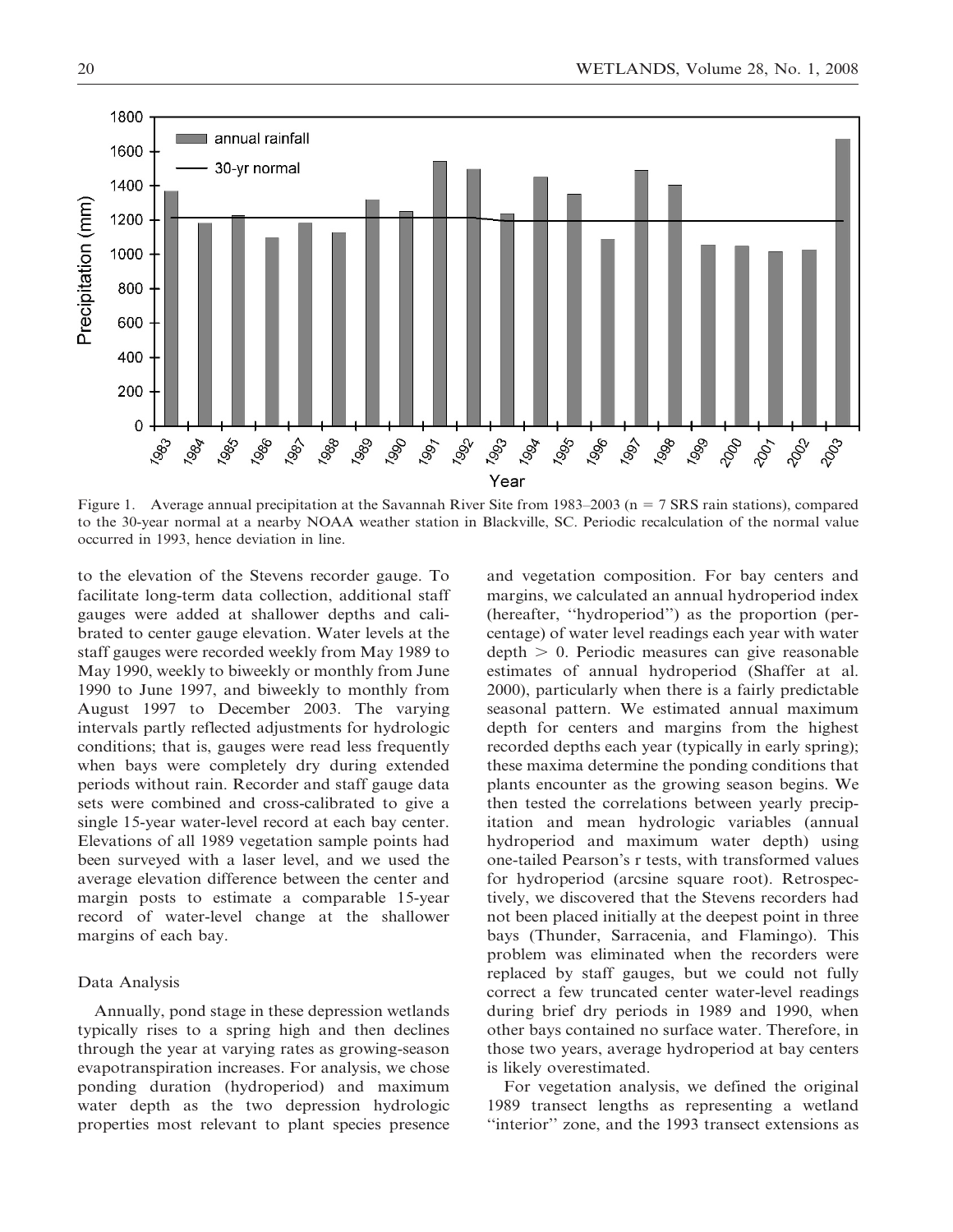representing a shallower ''margin'' zone subject to greater water-level change. Vegetation data were divided into interiors and margins, where interiors included all sample points from the center to (but excluding) the margin posts, and margins encompassed all sample points from the margin posts outward. This allowed for a limited estimation of margin plant composition in 1989 based on the post sample points. For each zone (interior, margin) in each bay, we calculated species richness (total number of species observed), the proportion of species in various growth forms (aquatic, grass, sedge/rush, forb, or woody), and the proportion of species in three wetland indicator categories (classing OBL and FACW as ''wetland'' species, FAC as "facultative", and FACU and UPL as "upland"; Reed 1988). To evaluate changes in absolute abundance over time in each zone, we calculated the average percent cover of each species (over sample points), and then summed the mean species covers to give total plant cover, percent cover of species growth forms, and percent cover of wetland indicator categories. As there were few upland or forb species represented in the data, we combined facultative and upland species for analysis of indicator categories, and for growth form analysis we combined forbs with sedges/rushes as representing a ''meadow'' species group indicative of shallowwater or drawdown conditions. Taxon nomenclature generally followed Radford et al. (1973). A few species that were uncommon or indistinguishable in form were grouped at the generic level to simplify data presentation, but this did not affect the analyses.

As the bays shared similar relative size and wetness traits (see Study Site), we used a statistical approach to test for generalized trends in vegetation response to climate fluctuations. With the seven bays as replicates, we tested for differences in the vegetation variables of each zone across years using repeated-measures ANOVA, with model validation by Greenhouse-Geiser statistics. To improve normality and variance homogeneity, we applied arcsine square root transformations to species proportion data and log transformations to absolute cover data. Differences within wetland interiors were tested across all three sampling years. However, because sampling of wetland margins had been truncated in 1989 based on the presence of woody species, the calculations of margin species richness, total cover, and woody plant cover were most likely underestimated in that year. Therefore, we mainly tested margin differences between 1993 and 2003 only; but for variables where underestimation was less problematic, we also indicate whether tests indicated a

significant difference between 1989 and 1993. Analyses were performed with SYSTAT software (SPSS, Inc. 1999).

#### RESULTS

#### Temporal Hydrologic Variation

All seven bays exhibited the potential to pond deeply  $(> 1 \text{ m})$ , but the duration and depth of ponding varied with precipitation inputs (Figures 1 and 2). Over the 15-year period, mean annual hydroperiod was positively correlated with annual rainfall  $(r = 0.77$  and 0.66 at bay centers and margins, respectively; df = 13; both  $P < 0.01$ ). Hydroperiods at the shallower margins were more sensitive to decreased rainfall, based on larger average differences between centers and margins in drier years (Figure 2A). For example, bay hydroperiods averaged 100% and 95% at centers and margins in the wet year of 1992, compared to averages of 58% and 18% in the dry year of 2001. Maximum annual water depths were also correlated with annual rainfall ( $r = 0.58$  and 0.54 for centers and margins; both  $P < 0.05$ ). Central water depths exceeded 1 m in wetter years, but drought periods (e.g., in 1989 and 2000–2002) reduced center depth maxima to averages of less than 0.6 m and margin depth maxima to less than 0.3 m (Figure 2B).

Individual bays differed somewhat in long-term hydrologic behavior. Annual hydroperiods averaged  $\geq 80\%$  over the 15-yr period in all bays except Woodward, which was more variable (long-term mean =  $35\%$ ). Most bays remained permanently ponded (100% duration) centrally except during drought periods, but Mona and especially Woodward exhibited some degree of central drying in most years.

Hydrologic conditions in each vegetation survey year (1989, 1993, and 2003) were influenced by current-year rainfall and by prior-year conditions (Figure 2). In 1993, after several years of abovenormal rainfall, the wetlands were ponded for an average of 95% (centers) and 86% (margins) of the year, with high water depths averaging  $> 1.5$  m. However, conditions in 1989 and 2003 reflected each previous drought period. Rainfall in 1989 was above normal, but hydroperiods averaged only 78% (centers) and 29% (margins), and central water depths were shallow (mean 0.6 m). Similarly, despite high rainfall in 2003 (Figure 1), hydroperiods averaged 98% in the centers but only 69% at the margins, and central water depths were 20–30 cm shallower than in 1993. Thus, vegetation in 1989 and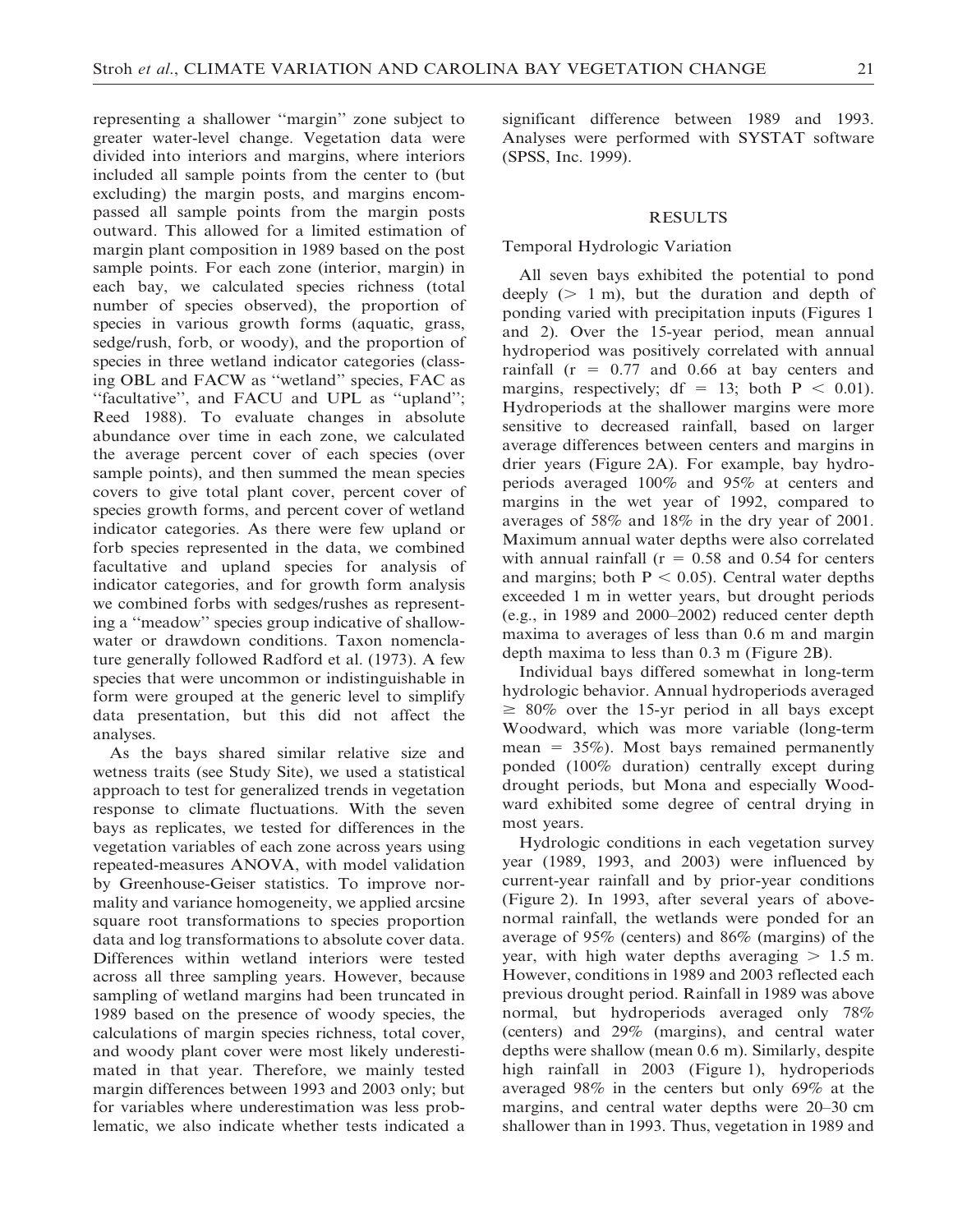Figure 2. A) Mean annual hydroperiod and B) mean maximum water depth at centers (gauge) and margins (post) of seven Carolina bays from 1989–2003. Vertical lines represent  $1 \pm SE$ . Mean central hydroperiod in 1989 was an overestimate (see Methods).

2003 experienced ponding conditions that were transitional between drydown and full reinundation.

## Vegetation Change in Wetland Interiors and Margins

Vegetation change in the bay interiors represented the dynamics of the largest portions of the wetlands. Mean species richness in the interiors was greater in 1989, when wetlands were driest, than in the two years with greater ponding (Table 2); richness in 2003 was likely reduced by heavy late-summer rains that flooded the bays and reduced total vegetative cover. Wetland species predominated in all three sampling years (averaging  $> 80\%$  of all species), but facultative/upland species and emergent ''meadow'' species (rushes/sedges/forbs) were more prevalent in 1989. Grass species were more prevalent in the years following drought (e.g. 2003), whereas the fewest aquatic species occurred in 1989. Plant abundance (cover) showed similar changes (Table 2). Wetland species (e.g., Panicum/Sacciolepis, Leersia hexandra, Nymphaea odorata; Table 3) dominated the vegetative cover of bay interiors in all years  $(62\% - 110\%)$ mean cover), but facultative/upland species averaged greater cover (nearly 20%) in the driest year of 1989. Cover of wet meadow species and grasses (e.g., beaksedges, Rhynchospora spp.; meadow beauties, Rhexia spp.; witch-grasses, Dichanthelium spp.; Table 3) was also greater in 1989, whereas cover of aquatic plants (e.g., water lily, N. odorata; watershield, Brasenia schreberi; bladderworts, Utricularia spp.; Table 3) was greatest (averaging nearly 50%; Table 2) in the wet period represented by 1993. Woody plants contributed only minor cover  $(< 10\%)$  in any year (Table 2); these were typically wetland species such buttonbush (Cephalanthus occidentalis) and swamp tupelo (Nyssa biflora).

As the bay margin zones represent a hydrologically dynamic ecotone with the surrounding uplands, margin vegetation reflected the generally shorter hydroperiods and shallower ponding depths. Wetland species still predominated in number and cover (Table 2); however, facultative and upland species were more prevalent (averaging 15%–24% of all species) and had higher average cover (23%– 32%) compared to their abundance in wetland interiors (5%–17% of species and  $1\%$ –17% mean cover). Woody plant cover was also substantially higher, averaging 23%–53% (Table 2).

For herbaceous species, many temporal changes in the bay margins paralleled the interior changes. For example, the percentage and cover of aquatic plants was lowest, and that of grass cover highest, in the driest year of 1989 (Table 2). Likewise, facultative species such as witch-grasses (Dichanthelium spp.) and broomsedge (Andropogon virginicus) were more abundant in 1989, but were greatly reduced after reflooding (Table 3). Woody plants exhibited a different pattern. Woody cover in the bay interiors changed little over time, but woody plants in the margins were affected markedly by drydown and reinundation (Table 2). In 1989, woody cover was probably higher than estimated because transect sampling was truncated when woody plants were encountered (see Methods). However, the tree species contributing to high marginal woody cover in 1993 (e.g., loblolly pine, sweetgum, swamp tupelo; Table 3) were generally saplings or seedlings that had established during the 1980s drought but had been undersampled in 1989. Dying and dead saplings of loblolly pine were noted in 1993, indicating that reinundation was reducing this flooding-sensitive species. By 2003, total woody cover in the margins had declined (Table 2). Only stumps remained of the pine saplings that had established in the 1980s, and new pine seedlings that

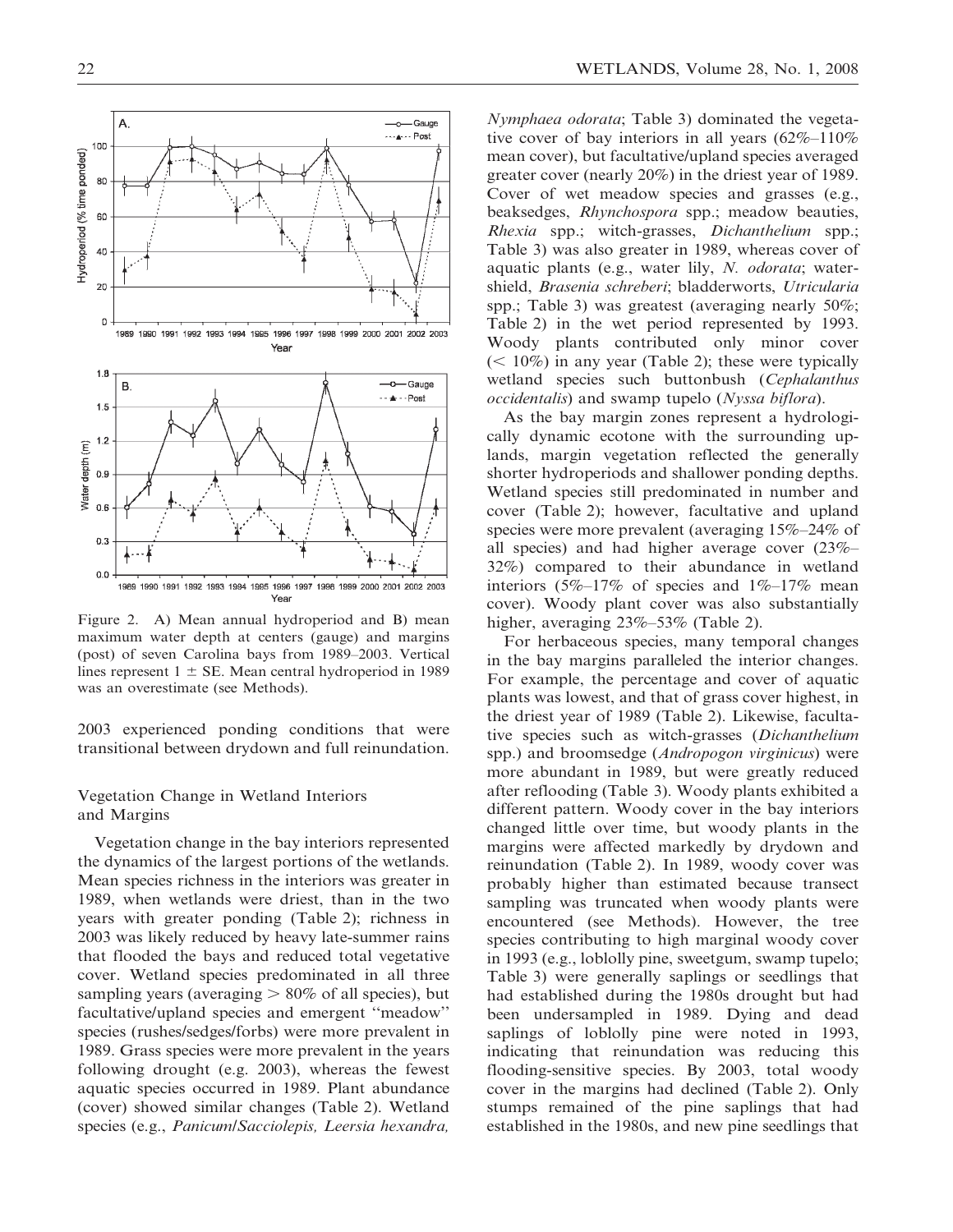|                                            | Wetland Interior |         |            |                 | Wetland Margin |             |            |                   |  |
|--------------------------------------------|------------------|---------|------------|-----------------|----------------|-------------|------------|-------------------|--|
| Variable                                   | 1989             | 1993    | 2003       | $F^a$           | 1989           | 1993        | 2003       | $F^b$             |  |
| Mean annual hydroperiod (% time<br>ponded) | $78^{\circ}$     | 95      | 98         |                 | 29             | 86          | 69         |                   |  |
| Species richness (number of species)       | 17(1)            | 11(2)   | 9(2)       | $11.1**$        | $10(2)^d$      | 13(1)       | 13(2)      | 0.1               |  |
| Percent wetland species                    | 83 (5)           | 95(3)   | 92(5)      | $4.5*$          | 76 (6)         | 85(3)       | 78 (5)     | $0.4^{\circ}$     |  |
| Percent facultative/upland species         | 17(5)            | 5(3)    | 8(5)       | $\qquad \qquad$ | 24(6)          | 15(3)       | 22(5)      | $\qquad \qquad -$ |  |
| Percent aquatic species                    | 11(5)            | 32(4)   | 26(6)      | $8.8**$         | $4(4)^*$       | 18(3)       | 18(5)      | 0.1               |  |
| Percent grass species                      | 33(5)            | 27(3)   | 40(5)      | $5.5*$          | $45(11) +$     | 24(3)       | 30(4)      | 3.0               |  |
| Percent rushes/sedges/forbs                | 45(5)            | 30(7)   | 26(4)      | $4.5*$          | 35(7)          | 27(6)       | 18(5)      | 2.5               |  |
| Percent woody species                      | 11 $(3)$         | 10(4)   | 8(3)       | 0.7             | $16(8)^d$      | 31(6)       | 34(6)      | 0.7               |  |
| Total plant cover $(\%)$                   | 129 (7)          | 110(13) | 68 (9)     | $12.6***$       | 131 $(12)^d$   | 138 (10)    | 87 (12)    | $14.2**$          |  |
| Cover of wetland species $(\% )$           | 110 (11)         | 109(12) | 62 $(10)$  | $8.0**$         | $94(16)+$      | 113(10)     | 64 (17)    | $8.7*$            |  |
| Cover of facultative/upland species $(\%)$ | 17(6)            | 1(0.6)  | 6(4)       | $10.2**$        | 32(10)         | 25(2)       | 23(10)     | $2.2^{\circ}$     |  |
| Cover of aquatic plants $(\%)$             | 16(5)            | 47 (9)  | 18 (10)    | $6.8*$          | $3(3)^{*}$     | 30(8)       | 13(8)      | $3.8+$            |  |
| Cover of grasses $(\%)$                    | 74 (10)          | 39 (12) | 43 $(9)^e$ | $5.0*$          | $88(12)^*$     | 39(9)       | 44 $(7)^e$ | 1.1               |  |
| Cover of rushes/sedges/forbs $(\%)$        | 32(10)           | 18(8)   | 2(1)       | $6.9**$         | 16(7)          | 17(5)       | 2(1)       | $9.0*$            |  |
| Cover of woody plants $(\%)$               | 7 (4)            | 6(4)    | 5(4)       | 0.6             | 23 $(10)^d$    | 53 $(11)^e$ | $28(9)^e$  | $4.7 +$           |  |

Table 2. Means ( $\pm$  SE) of vegetation composition variables averaged over seven bays, and ANOVA F statistics for differences among years. Significance levels are indicated by: + P  $\leq$  0.10; \* P  $\leq$  0.05; \*\* P  $\leq$  0.01. Mean annual hydroperiod for each location and year is also noted.

<sup>a</sup> For interiors, F test compares all years, with df = 2, 12.<br><sup>b</sup> For margins, F test compares 1993 and 2003, with df = 1, 6; 1989 means differing from 1993 at P  $\leq 0.05$  are noted in boldface.

<sup>c</sup>Value is overestimate; see Methods.

<sup>d</sup> Values are underestimated (see Methods); differences from 1993 not tested.

Dead cover also present.

had established during the 1999–2002 drought were also showing signs of flooding stress and die-back. Cover of the facultative sweetgum declined between 1993 and 2003; similarly, upland blackberry shrubs (Rubus spp.) also decreased from 1989 and showed evidence of die-back in 2003 (Table 3). The more flood-tolerant tupelo (Nyssa biflora) showed less change between 1993 and 2003.

Forest composition of the surrounding uplands appeared to influence woody plant dynamics in the bay margins. In four bays surrounded by pine stands (Mona, Sarracenia, Thunder, and Woodward; Table 1), pine colonization and die-off were more evident (across all years, mean pine cover  $= 18\%$  vs. mean hardwood cover =  $3\%$ ). In three bays surrounded by stands of pine-hardwood or pineoak mixes (Dry, Ellenton, and Flamingo), establishment of hardwoods such as sweetgum and swamp tupelo was more evident (mean hardwood cover  $=$ 46% vs. mean pine cover  $= 5\%$ ).

## DISCUSSION

Hydrologic Variation and Vegetation Response

Except for the more seasonally ponded Woodward Bay, these wetlands generally exhibited semipermanent hydroperiods and were ponded deeply  $(1 m)$  in most years. However, annual hydroperiod and water depth of all bays fluctuated with annual rainfall variation, confirming the importance of precipitation inputs and climate variability (Schalles and Shure 1989, Lide et al. 1995, Brooks 2004, Johnson et al. 2004). Shallower bay margins experienced more frequent water-level change (see also Collins and Battaglia 2001), but even the deepest wetlands dried completely during prolonged drought. When drought conditions ended, it appeared that more than a year was required for water levels to recover completely. The controlling factors on individual depression hydrology are still poorly understood. Depressions with small or shallow basins may be more seasonal or dry more often than larger and deeper wetlands (Schalles and Shure 1989, Brooks and Hayashi 2002, De Steven and Toner 2004), but hydrologic behavior can be complicated by local groundwater inputs that may prolong hydroperiods (Lide et al. 1995, Chmielewski 1996). Detailed study of water balance and water budgets in relation to basin morphology, soils, and local topography (e.g., Brooks and Hayashi 2002, Sun et al. 2006) are needed to identify causes of variation among wetlands.

As documented in previous studies (Kirkman 1995, Mulhouse et al. 2005a), vegetation composition shifted with short-term reductions in ponding depth and duration. Wetland drying reduced aquatic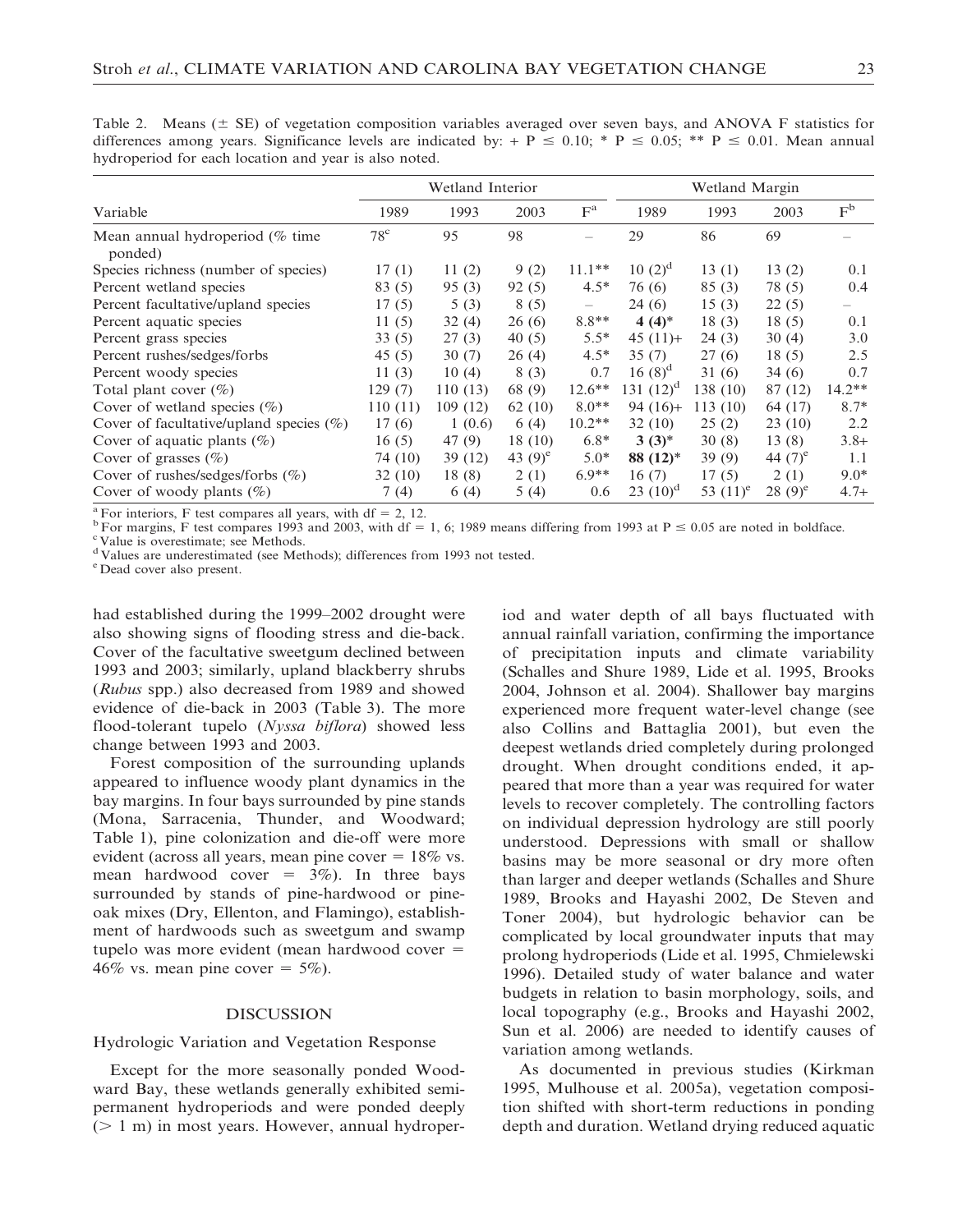|                                                                          | Indicator<br>class | Growth<br>form | Wetland Interior |                          |                          | Wetland Margin           |              |                  |
|--------------------------------------------------------------------------|--------------------|----------------|------------------|--------------------------|--------------------------|--------------------------|--------------|------------------|
| <b>Species</b>                                                           |                    |                | 1989             | 1993                     | 2003                     | 1989 <sup>a</sup>        | 1993         | 2003             |
| Brasenia schreberi Gmel.                                                 | wetland            | aquatic        | 1.3              | 10.9                     | 1.0                      | $\overline{\phantom{0}}$ | 12.7         | 0.9              |
| Nymphaea odorata Ait.                                                    | wetland            | aquatic        | 10.3             | 22.4                     | 15.0 <sup>a</sup>        | $\overline{\phantom{0}}$ | 4.1          | 6.3              |
| Sagittaria spp. (mostly S. graminea Mich.)                               | wetland            | aquatic        | 1.7              | 1.5                      | $\equiv$                 | 0.9                      | 2.4          | $\equiv$         |
| Utricularia spp.                                                         | wetland            | aquatic        | 0.5              | 11.1                     | 2.1 <sup>a</sup>         | $\equiv$                 | 8.7          | 2.9              |
| Erianthus sp.                                                            | wetland            | grass          | 1.3              | 0.7                      | 0.2                      | 3.9                      | 0.5          | 0.5              |
| Leersia hexandra Sw.                                                     | wetland            | grass          | 15.7             | 13.4                     | 3.0                      | 16.3                     | 4.2          | 5.5              |
| Panicum hemitomon Schult., Sacciolepis striata (L.)<br>Nash <sup>c</sup> | wetland            | grass          | 32.6             | 24.5                     | 31.9 <sup>a</sup>        | 33.9                     | 29.5         | 27.7             |
| Paspalum laeve Michx.                                                    | wetland            | grass          | <b>10.0</b>      | $\overline{\phantom{0}}$ | 0.7                      | 6.7                      | 1.6          | 0.5              |
| Rhexia spp. (R. mariana L., R. virginica L.)                             | wetland            | forb           | 0.4              |                          | $\overline{\phantom{0}}$ | 1.3                      | 0.1          | 0.3              |
| Eleocharis spp.                                                          | wetland            | sedge          | 5.9              | <b>10.0</b>              | $=$                      | 4.4                      | 10.3         | 0.4              |
| Rhynchospora spp.                                                        | wetland            | sedge          | 12.0             | 0.6                      | 0.3                      | 3.1                      | 0.1          | 0.1              |
| Cephalanthus occidentalis L.                                             | wetland            | woody          | 1.9              | 2.4                      | $2.8^{\circ}$            | 7.0                      | 7.7          | $2.0^\circ$      |
| Nyssa biflora (Walt.) Sarg., N. sylvatica Marsh                          | wetland            | woody          | 2.6              | 2.5                      | 1.4                      | 7.5                      | 12.7         | 10.0             |
| Andropogon virginicus L.                                                 | facultative        | grass          | 4.2              | $-$                      | 4.9 <sup>e</sup>         | 7.4                      | 0.2          | $5.8^e$          |
| Dichanthelium spp.                                                       | facultative        | grass          | 8.1              | $\frac{1}{2}$            | 0.6                      | 14.7                     | 0.1          | 1.6              |
| Liquidambar styraciflua L.                                               | facultative        | woody          | 0.2              | $\overline{\phantom{0}}$ |                          | $-$ b                    | 7.7          | 0.9              |
| Pinus taeda L.                                                           | facultative        | woody          | 2.3              | 0.2                      | 0.5                      | $7.1^{\rm b}$            | $16.1^\circ$ | $11.2^e$         |
| <i>Eupatorium capillifolium</i> (Lam.) Small                             | upland             | forb           | 0.9              |                          | e                        | 0.1                      | 0.1          | $\mathbf{e}$     |
| Rubus spp.                                                               | upland             | woody          | 0.1              | 0.6                      | $< 0.1^e$                | 1.8 <sup>b</sup>         | 0.1          | 0.1 <sup>e</sup> |
| Mean annual hydroperiod ( $\%$ time ponded)                              |                    |                | 78 <sup>d</sup>  | 95                       | 98                       | 29                       | 86           | 69               |

Table 3. Average cover  $(\%)$  of common species in interiors and margins of the seven bay wetlands in each survey year, with taxa ordered by wetland indicator class and growth form. Common species were present in at least four bays and had  $\geq 10\%$  cover in two or more bays. Species averaging  $\geq 10\%$  mean cover in a given year are highlighted in boldface. Mean annual hydroperiod for each location and year is also noted below.

<sup>a</sup> Estimated from partial sampling.

<sup>b</sup> Values are likely underestimated; see Methods.

c Species indistinguishable in vegetative form.

 $d\hat{V}$ alue is overestimate; see Methods.

e Dead cover also present.

plant cover but allowed expansion of perennial emergent grass and meadow species. Species richness increased during drought periods, as species dependent upon water drawdowns emerged from seed banks or from incoming seeds. In particular, the presence of facultative and upland species increased during droughts, and woody plants colonized the shallower margin areas. From aerial photographs spanning the time period before and after the 1980s drought, Kirkman (1992) detected this pine and hardwood expansion in Mona, Thunder, and Ellenton bays. Many woody species do not form persistent seed banks and must disperse from bordering habitats (Kirkman and Sharitz 1994). Their ability to establish successfully depends upon wetland drydowns coinciding with times of seed dispersal, germination, and early growth. Thus, multi-year drought periods particularly favor successful colonization by facultative tree species such as loblolly pine and sweetgum.

Our longer-term observations built upon earlier studies by documenting vegetation response to reinundation. As conditions of prolonged and deep ponding returned in 1993, cover of aquatic species increased and cover of other species groups declined. A similar trend was apparent in 2003, after the second drought period; increased aquatic plant dominance is likely if several more wet years follow. The rate of vegetation change is affected by species sensitivity to the anoxic conditions of prolonged flooding. After the 1999–2002 drought, floodintolerant facultative and upland grass species were dying in the first year of reinundation. In contrast, woody species may endure several years of stress before elimination, depending upon tree size and flooding duration (Hook 1984). We found standing dead sapling and seedling pines in 1993, and Kirkman (1992) noted stressed and dying pines in 1992, several years after the end of the 1980s drought.

## Long-term Vegetation Dynamics

The changes observed over the 15-year period generally confirmed a pattern of cyclic vegetation dynamics in these wetlands. The bays maintained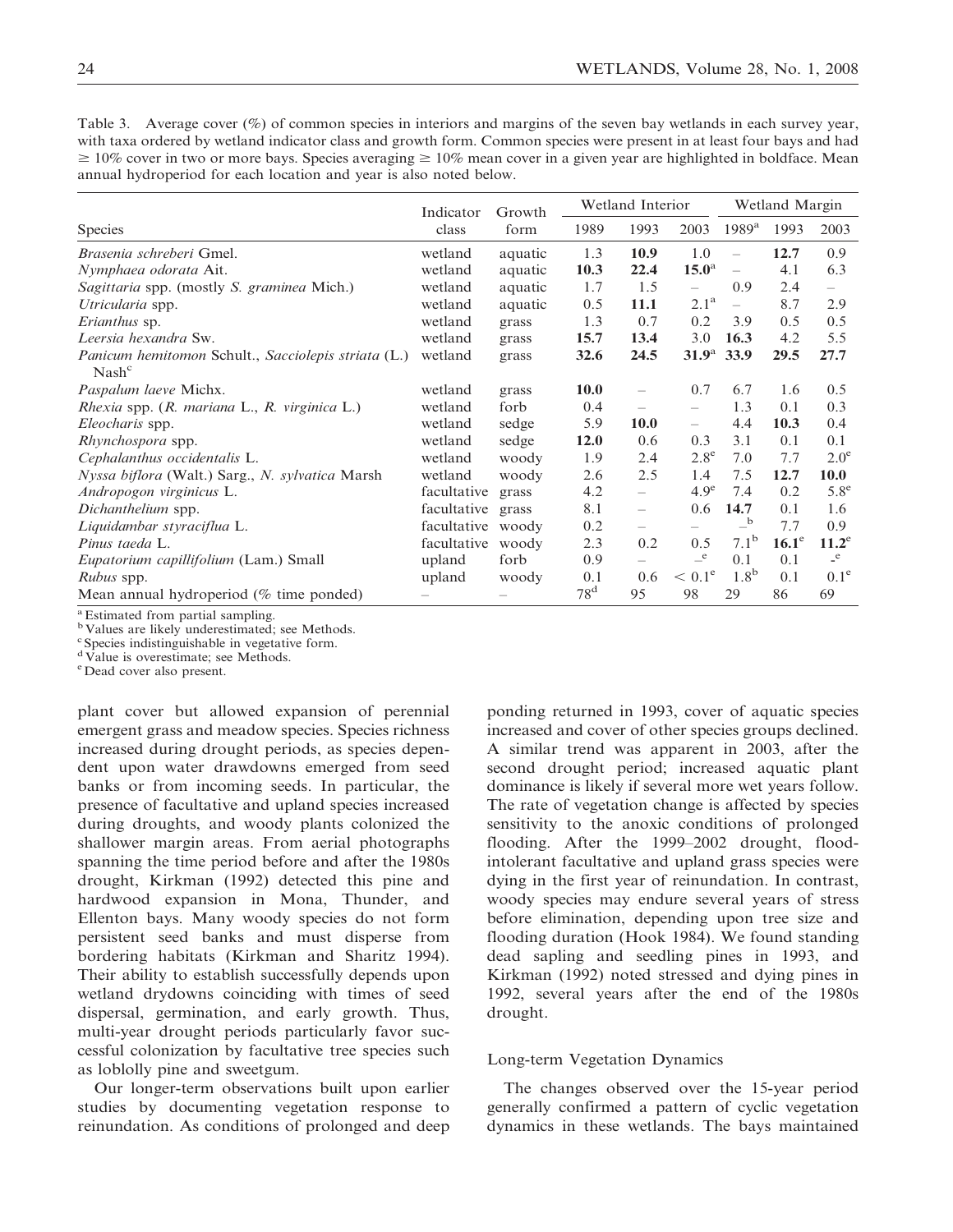overall dominance by wetland and herbaceous plant species through dry and wet periods. Historical aerial photography from 1951 also suggests that nearly all seven study wetlands have remained herbdominated for some time (Kirkman et al. 1996). Flamingo Bay has persistent marginal areas of flood-tolerant hardwoods (principally swamp tupelo), but deep and nearly permanent ponding has historically maintained an open central area (Taylor and Brooks 1994). Only Woodward Bay, with a shorter and more variable hydroperiod, shows evidence of successful pine encroachment. Because pine trees greatly increase evapotranspiration rates (Sun et al. 2001), their presence may accelerate wetland drying and eventually promote succession toward forest in this bay.

While cyclic dynamics in these bays appeared to be controlled mainly by long hydroperiods and deep ponding, adjacent forest management and landscape setting may have also played a role (Kirkman et al. 2000, De Steven and Toner 2004). Wetlands in Sandhills landscapes, with droughty sand soils and pine-dominated uplands, were colonized primarily by flood-intolerant pines, whereas wetlands in Terrace and Loam Hills landscapes were more likely to have hardwood trees colonize from surrounding hardwood-pine forests. In these large and deep bays, hardwood trees such as sweetgum, tupelos, and red maple (Acer rubrum L.) did not generally show increases in cover over time; rather, it appeared that prolonged inundation was limiting their inward expansion.

Morphological and physiological characteristics of the dominant plants contributed to stabilizing vegetation composition over time. Although unable to persist aboveground during droughts, aquatic species such as water lily can readily re-establish from tuberous rhizomes and seeds after reflooding. The dominant wetland grasses (P. hemitomon, L. hexandra) have stems that can elongate through water depths of roughly 1 m to maintain shoot and root aeration; their leaf stomatal control and rhizomatous growth habit allow persistence through drought and rapid recovery in wetter conditions (Kirkman and Sharitz 1993, 1994). Conversely, the facultative and upland woody and grass species that established during droughts generally lack features for surviving long and deep inundation during establishment (Cronk and Fennessey 2001). Even in more flood-tolerant species such as swamp tupelo, seedlings may be sensitive to flooding stress while tolerance increases with tree age and size (Hook 1984, Jones and Sharitz 1998).

Other types or sizes of depression wetlands are predicted to exhibit different vegetation responses to climate fluctuations. In smaller seasonally ponded depressions, moderately flood-tolerant hardwoods could survive and become well-established, eventually altering wetland hydroperiod and promoting succession toward forest communities (Kirkman et al. 1996, De Steven and Toner 2004). Whether vegetation change is cyclic or directional may also depend on the role of fire, which particularly reduces the cover of fire-sensitive hardwoods (Kirkman et al. 2000, De Steven and Toner 2004, Casey and Ewel 2006). Upland pine stands on the Savannah River Site are managed by prescribed burning, but the general practice has been to prevent the fires from moving into the adjoining wetlands. Drought periods offer the greatest potential for fire spread into bays, but such conditions paradoxically can restrict prescribed burning activity because of greater fire hazards. Thus, it is uncertain whether fires affected the observed vegetation changes in the study bays, though their deep ponding and longer hydroperiods make it unlikely. In general, opportunities for fire impact would likely be greater in depressions with seasonal or temporary ponding (Kirkman et al. 2000).

Over the next 30 to 60 years, it is predicted that South Carolina may experience climatic shifts that are likely to affect wetland habitat dynamics and distribution (South Carolina State Climatology Office 2004). The regional climate models do not agree on whether annual precipitation will rise or decrease, but they have predicted that annual temperatures — and potentially drought frequency will increase. Understanding how Carolina bays and similar depressional wetlands respond to current drought cycles can help predict how the systems might be impacted by future climate change. For example, hydrologic simulations for shallow prairie pothole depressions in the semi-arid Northern Great Plains region predicted that temperature increases of 3°C would result in earlier seasonal drawdowns and wetlands that remain dry with greater frequency and duration. Depending upon how temperature-induced changes interacted with precipitation changes, simulations predicted that habitat suitability for waterfowl would change dramatically at a regionwide scale (Johnson et al. 2005). Similarly, in Carolina bays and other Southeastern depressions, more frequent drought would likely cause more immediate hydrologic change in small shallow bays that are naturally more prone to drying. Shifts to shorter hydroperiods would favor forest succession in more wetlands and thus alter the landscape distribution of plant community types (De Steven and Toner 2004). The herpetofaunal and aquatic invertebrate communities of depressional wetlands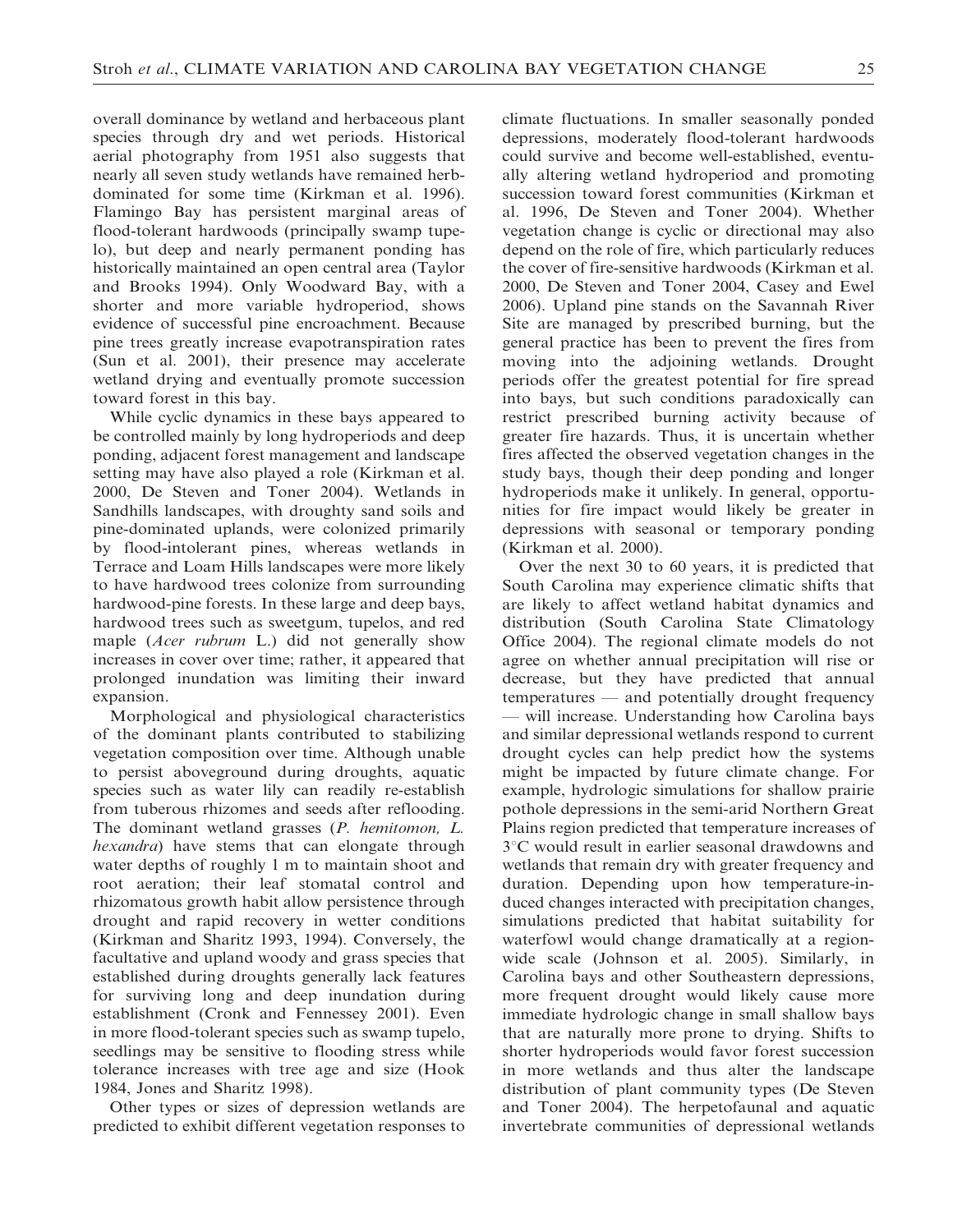are influenced by hydroperiod and vegetation structure (Semlitsch and Bodie 1998, Golladay et al. 1999, Taylor et al. 1999, Russell et al. 2002); therefore, long-term hydrologic changes could affect the fauna of individual wetlands and alter landscape patterns of faunal diversity as well. Additional hydrologic and modeling studies are needed to address these issues.

### ACKNOWLEDGMENTS

This research was funded by Interagency Agreement 03-IA-11330135-147 between the USGS and the USDA Forest Service Southern Research Station. We gratefully acknowledge the efforts of Janet Keough (US EPA) and James Grace (USGS) in establishing the original study design and providing prior vegetation data. Likewise, we thank Ken McLeod and Tom Ciravolo of the Savannah River Ecology Laboratory and Robert Lide of the NW Florida Water Management District for generously supplying data from their long-term hydrologic records. Bob Eppinette of the South Carolina NRCS described the wetland soils. John Mulhouse and Paul Stankus assisted in the field, and Kay Kirkman and Carter Johnson provided comments on the manuscript. This study was completed by C.L.S. in partial fulfillment of degree requirements for the Master of Environmental Science at The College of Charleston, with helpful advice from thesis committee members Tim Callahan, Lauren Kolowith, and Jean Everett.

#### LITERATURE CITED

- Brooks, R. T. 2004. Weather-related effects on woodland vernal pool hydrology and hydroperiod. Wetlands 24:104–14.
- Brooks, R. T. and M. Hyashi. 2002. Depth-area-volume and hydroperiod relationships of ephemeral (vernal) forest pools in southern New England. Wetlands 22:247–55.
- Casey, W. P. and K. C. Ewel. 2006. Patterns of succession in forested depressional wetlands in North Florida, USA. Wetlands 26:147–60.
- Chmielewski, R. M. 1996. Hydrologic analysis of Carolina bay wetlands at the Savannah River Site, South Carolina. M.S. Thesis. University of Wisconsin–Milwaukee, Milwaukee, WI, USA.
- Collins, B. S. and L. L. Battaglia. 2001. Hydrology effects on propagule bank expression and vegetation in six Carolina bays. Community Ecology 2:21–33.
- Cronk, J. K. and M. S. Fennessy. 2001. Wetland Plants: Biology and Ecology. Lewis Publishers, Boca Raton, FL, USA.
- De Steven, D. and M. M. Toner. 2004. Vegetation of Upper Coastal Plain depression wetlands: environmental templates and wetland dynamics within a landscape framework. Wetlands 24:23–42.
- Golladay, S. W., S. Entrekin, and B. W. Taylor. 1999. Forested limesink wetlands of southwest Georgia: invertebrate habitat and hydrologic variation. p. 197–216. In D. P. Batzer, R. P. Rader, and S. A. Wissinger (eds.) Invertebrates in Freshwater Wetlands of North America: Ecology and Management. John Wiley & Sons, Inc, New York, NY, USA.
- Haukos, D. A. and L. M. Smith. 1994. Composition of seed banks along an elevational gradient in playa wetlands. Wetlands 14:301–27.
- Hillestad, H. O. and S. H. Bennett, Jr. 1982. Set-aside areas, National Environmental Research Park, Savannah River Plant. U.S. Department of Energy, Savannah River Ecology Laboratory, Aiken, SC, USA. SRO–819–11.
- Hook, D. D. 1984. Waterlogging tolerance of lowland tree species of the South. Southern Journal of Applied Forestry 8:136–49.
- Johnson, W. C., S. E. Boettcher, K. A. Poiani, and G. R. Guntenspergen. 2004. Influence of weather extremes on the water levels of glaciated prairie wetlands. Wetlands 24:385–98.
- Johnson, W. C., B. V. Millett, T. Gilmanov, R. A. Voldseth, G. R. Guntenspergen, and D. E. Naugle. 2005. Vulnerability of northern prairie wetlands to climate change. BioScience 55:863–72.
- Jones, R. H. and R. R. Sharitz. 1998. Survival and growth of woody plant seedlings in the understory of floodplain forests in South Carolina. Journal of Ecology 86:574–87.
- Jones, S. M., D. H. Van Lear, and S. K. Cox. 1984. A vegetationlandform classification of forest sites within the upper Coastal Plain of South Carolina. Bulletin of the Torrey Botanical Club 111:349–60.
- Kantrud, H. A., J. B. Millar, and A. G. van der Valk. 1989. Vegetation of wetlands of the prairie pothole region. p. 132–87. In A. G. van der Valk (ed.) Northern Prairie Wetlands. Iowa State University Press, Ames, IA, USA.
- Keough, J., G. R. Guntenspergen, and J. Grace. 1990. Vegetation and hydrologic characteristics of Carolina bays. Savannah River Ecology Laboratory, Aiken, SC, USA.
- Kirkman, L. K. 1992. Cyclical vegetation dynamics in Carolina bay wetlands. Ph.D. Dissertation. University of Georgia, Athens, GA, USA.
- Kirkman, L. K. 1995. Impacts of fire and hydrological regimes on vegetation in depression wetlands of Southeastern USA. p. 10–20. In S. I. Cerulean and R. T. Engstrom (eds.) Fire in Wetlands: A Management Perspective. Proceedings of the 19<sup>th</sup> Tall Timbers Fire Ecology Conference, Tall Timbers Research Station, Tallahassee, FL, USA.
- Kirkman, L. K., P. C. Goebel, L. West, M. B. Drew, and B. J. Palik. 2000. Depressional wetland vegetation types: a question of plant community development. Wetlands 20:373–85.
- Kirkman, L. K., R. F. Lide, G. Wein, and R. R. Sharitz. 1996. Vegetation changes and land-use legacies of depression wetlands of the western Coastal Plain of South Carolina: 1951–1992. Wetlands 16:564–76.
- Kirkman, L. K. and R. R. Sharitz. 1993. Growth in controlled water regimes of three grasses common in freshwater wetlands of the southeastern USA. Aquatic Botany 44:345–59.
- Kirkman, L. K. and R. R. Sharitz. 1994. Vegetation disturbance and maintenance of diversity in intermittently flooded Carolina bays in South Carolina. Ecological Applications 4:177–88.
- Lide, R. F., B. G. Meentemeyer, J. E. Pinder, III, and L. M. Beatty. 1995. Hydrology of a Carolina bay located on the Upper Coastal Plain of western South Carolina. Wetlands 15: 47–57.
- Mulhouse, J. M., L. E. Burbage, and R. R. Sharitz. 2005a. Seed bank-vegetation relationships in herbaceous Carolina bays: responses to climatic variability. Wetlands 25:738–47.
- Mulhouse, J. M., D. De Steven, R. F. Lide, and R. R. Sharitz. 2005b. Effects of dominant species on vegetation change in Carolina bay wetlands following a multi-year drought. Journal of the Torrey Botanical Society 132:411–20.
- Poiani, K. A. and W. C. Johnson. 1991. Global warming and prairie wetlands: potential consequences for waterfowl habitat. BioScience 41:611–18.
- Radford, A. E., H. E. Ahles, and C. R. Bell. 1973. Manual of the Vascular Flora of the Carolinas. University of North Carolina Press, Chapel Hill, NC, USA.
- Reed, P. B., Jr. 1988. National list of plant species that occur in wetlands: national summary. US Fish and Wildlife Service, Washington, DC, USA. Biological Report 88(24).